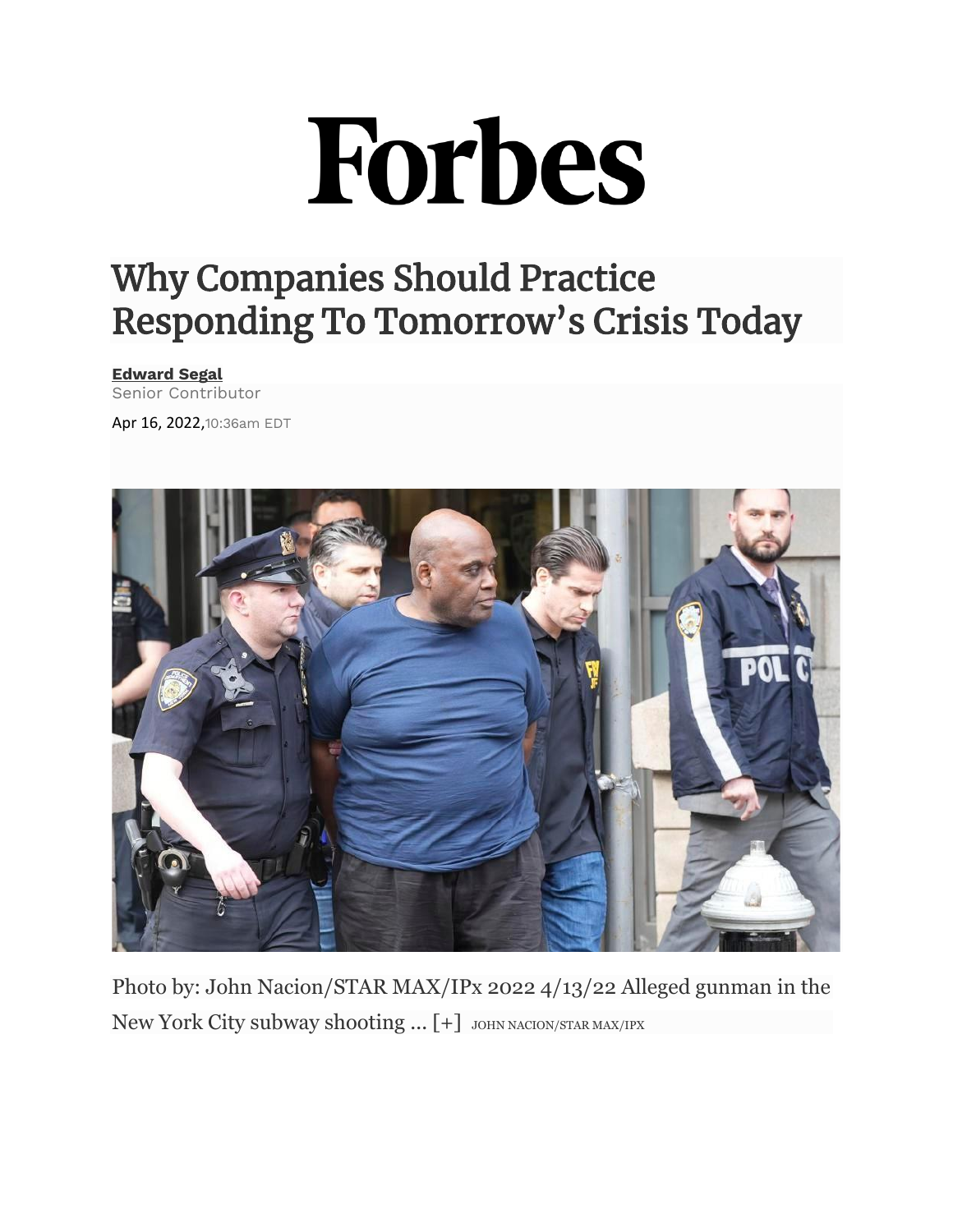Three things are true about every crisis, whether it's [Russia's invasion of](https://www.bbc.com/news/world-europe-56720589)  [Ukraine](https://www.bbc.com/news/world-europe-56720589), this week's [mass shooting](https://www.cbsnews.com/newyork/feature/brooklyn-subway-shooting/) on a New York City subway car, [Covid](https://www.npr.org/series/812054919/the-coronavirus-crisis)—or the *next* new crisis.

- It is impossible to forecast *when* a crisis will strike.
- You cannot predict *what* the crisis will be.
- *Any* crisis will likely be worse for your company or organization if you don't prepare for it *now.*

#### When, Not If

[Carla Bevins](https://www.linkedin.com/in/carla-bevins/) is an assistant teaching professor of business communication at Carnegie Mellon University's [Tepper School of Business.](https://www.cmu.edu/tepper/why-tepper/index.html) She observed that "Many businesses and organizations have given little thought to the types of crises they may face and even less time on deciding how they will plan for and respond to a crisis.

"When a crisis hits, it's too late to put together a crisis management plan. Having a crisis communication framework in place ahead of time will help you when, not if, a crisis strikes."

### Clouded Judgment

Bevins noted that "Stress and pressure can cloud our judgment, and the best time to plan for a crisis is before it happens. Ask employees from all areas of your business to contribute to the conversation around creating an effective crisis management plan.

''This plan will be the path to follow during a crisis, and will decrease panic and snap decisions that you might regret in the future,'' she predicted.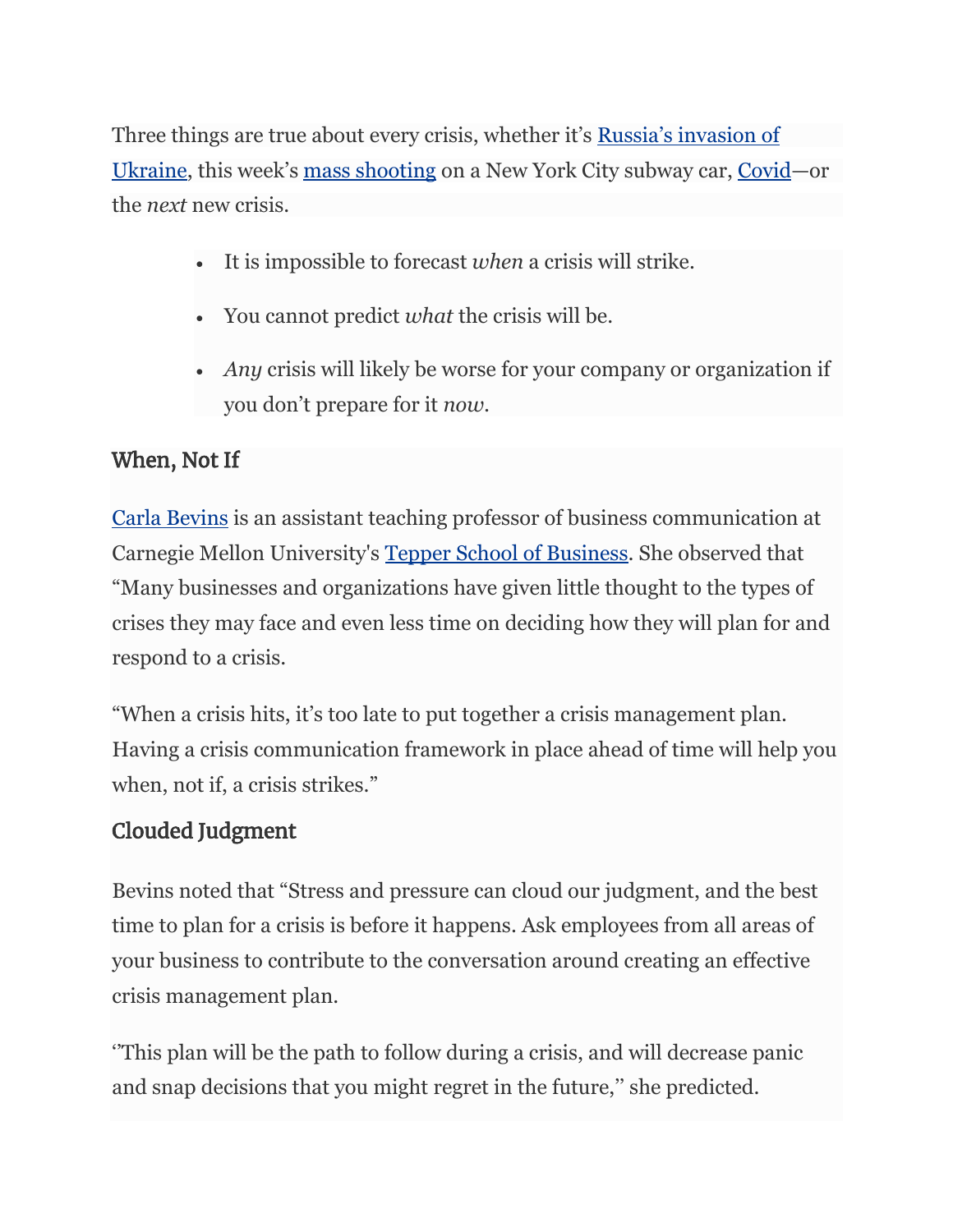#### A Plan With Some Real Teeth

[Evan McCarthy](https://www.linkedin.com/in/evan-mccarthy-5a24473b/) is the CEO of [SportingSmiles,](https://www.sportingsmiles.com/about-us) an online dental lab that specializes in custom-designed dental products. He recalled that "In the first year of the pandemic, we discussed the possibility of running out of supplies and sketched out various crisis scenarios.

''This led us to make the correct decision, in hindsight, for reorganizing our warehouse, and by mid last year, we had pallets full of supplies reaching to the ceiling in our 10,000-square-foot space.''

#### Covid's Impact

"We stocked up, because every time we ordered supplies, the price kept rising. Our cardboard box supplies had three major increases in 2021, alone. We also renegotiated contracts with suppliers and bought large equipment early, as prices were and are likely to still increase," McCarthy said.

```
Operating More Seamlessly
```
"By putting into practice worst-case scenarios early on during the worldwide Covid pandemic, we were able to operate more seamlessly and with less pricing and supply impact than if we had just carried on with business as usual," he commented.

#### Practicing Is Critical

[RJ Bruce](https://www.linkedin.com/in/rjbruce911/) is an account director specializing in crisis and issues at Reputation Partners, a national strategic communications firm. He noted that "Regularly practicing before a real crisis hits is critical to the success of a company's crisis communications team. What a company does in the first few hours of a crisis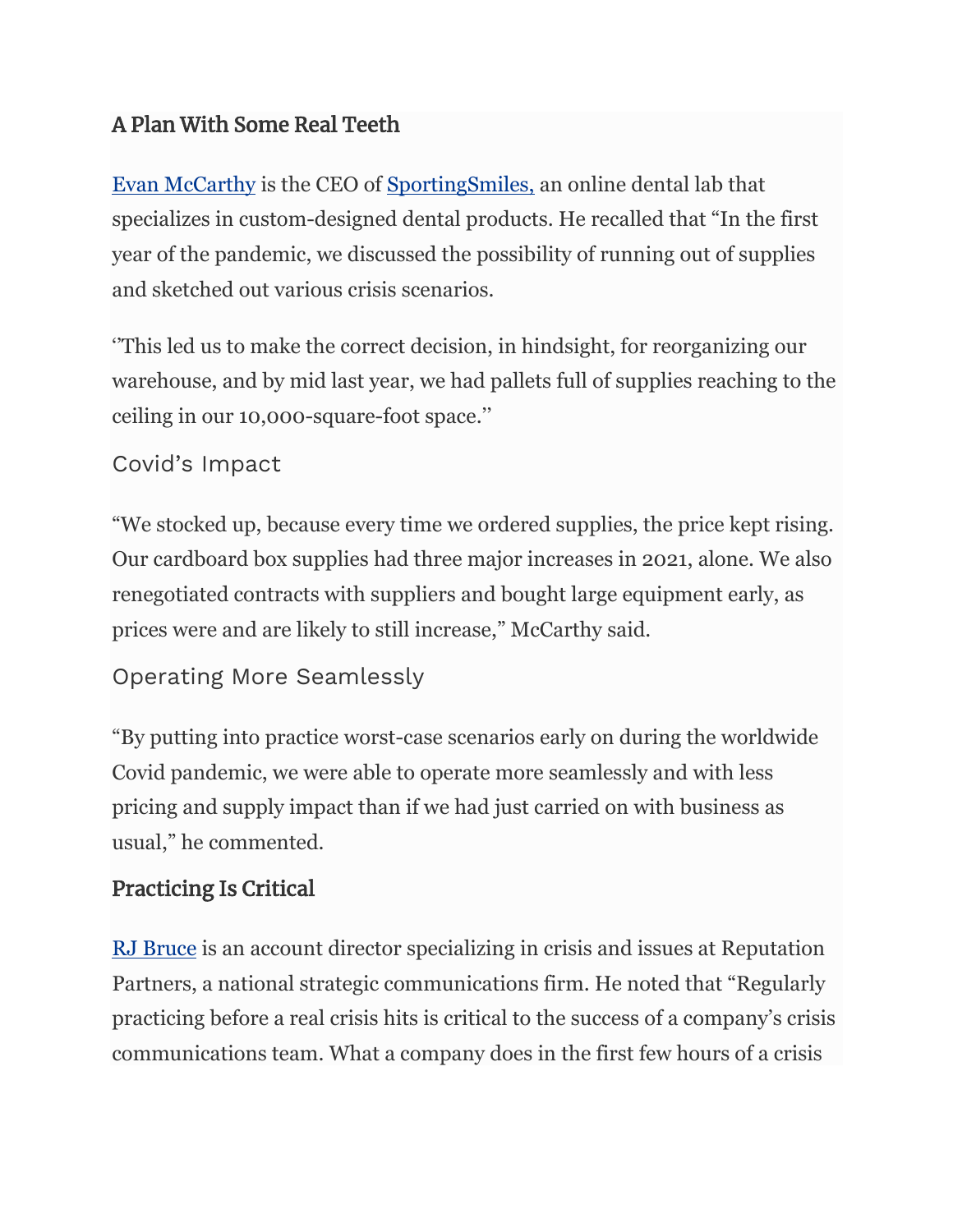can make or break its response, influence the trajectory of the crisis and ultimately negatively (or positively) impact reputation.

#### Saving Time

"If the crisis communications team has to spend time figuring out who needs to approve messages, which subject matter experts to tap and what the processes are for responding to internal and external stakeholders (including the media), they risk letting others take control of the crisis' narrative.

#### Improving Responses

"Undergoing regular practice exercises not only ensures the crisis communications team knows what needs to be done, and the team members' individual roles and responsibilities, it also helps identify any gaps that may exist in the response plan and gives the company time to address those ahead of a real crisis," Bruce pointed out.

#### Worst-Case Scenarios

There are several ways for companies to practice test their responses to different crisis scenarios, ranging from [table-top](https://preparedex.com/ultimate-guide-crisis-management-tabletop-exercises/) and [in-person](https://www.forbes.com/sites/edwardsegal/2021/10/18/what-the-pentagon-can-teach-business-leaders-about-crisis-communication/?sh=7f3d787b1aec)  [exercises](https://www.forbes.com/sites/edwardsegal/2021/10/18/what-the-pentagon-can-teach-business-leaders-about-crisis-communication/?sh=7f3d787b1aec) to [computer-based simulations.](https://www.forbes.com/sites/edwardsegal/2021/02/08/computer-simulations-are-helping--business-leaders-prepare-for-worst-case-crisis-scenarios/?sh=2abbdc9d731c)

[Todd Templin](https://www.linkedin.com/in/toddtemplin/) is the executive vice president of BoardroomPR where he handles crisis management. He said that companies, "need to game-plan for worst-case scenarios. The last thing you want to do is fly by the seat of your pants because one bad move and your reputation can face long-term harm and you lose public trust forever. Planning doesn't cost anything but it can mean everything."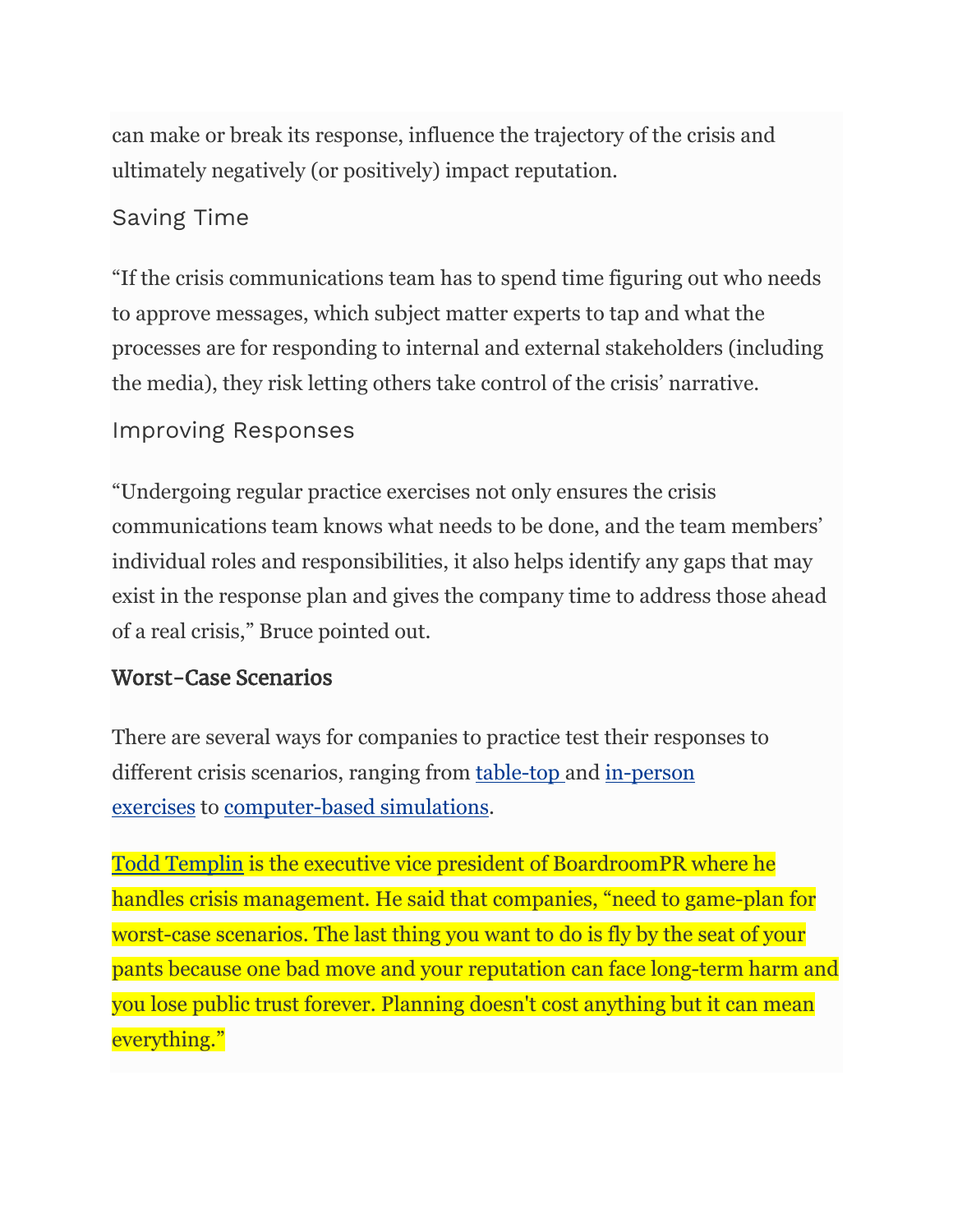#### Creating Options

Templin said "We recommend creating various options that could be used should the crisis get out of control. Then, if it does, you can plug and play with a little tweaking.

''Nothing should be left off the table, no matter how crazy the idea. Even if the worst-case scenario doesn't come to fruition, what have you lost? You have everything to gain, but nothing to lose," he counseled.

#### Advice For Business Leaders

Murphy's Law Happens

Bevins from Carnegie Mellon University said, "When I think about creating a crisis communication plan, I consider all the things that could possibly go wrong. I accept that Murphy's Law happens.

Tailored Plans

"Then, I create a tailored crisis management plan that includes both operational and communications components. Test the plan and follow the first rule of effective crisis management: communicate, communicate, communicate!

"One of the largest dangers of not having a crisis communication plan in place ahead of time is that someone besides you and your company controls the tone and content of the messages being sent," she cautioned.

Don't Stay Silent

"It's essential to respond early and often, correct misinformation, and ensure that stakeholders and the public know what's going on. Silence or late